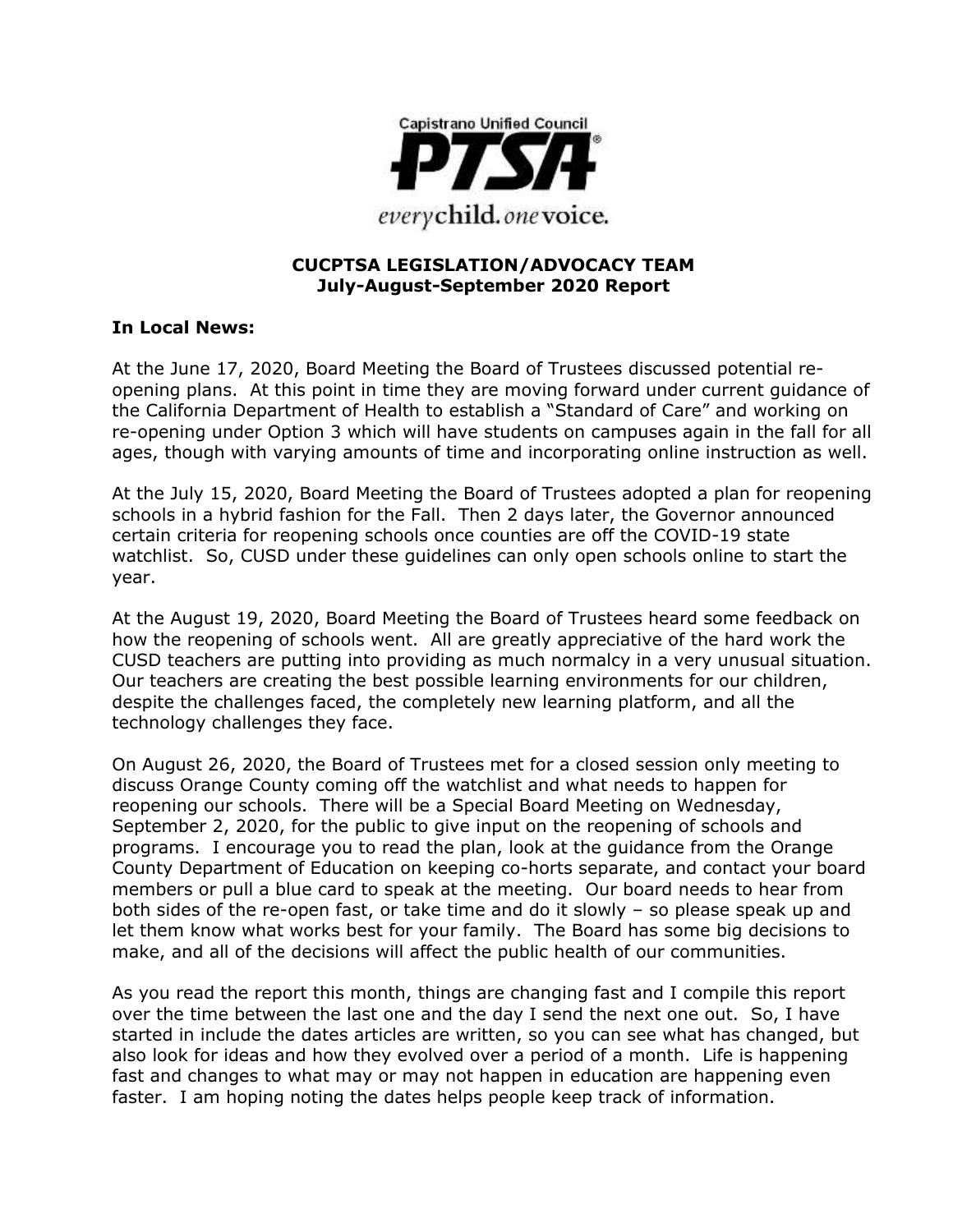A couple of websites that I am tracking at the moment are:

For COVID-19 cases in Orange County: <https://occovid19.ochealthinfo.com/coronavirus-in-oc>

California Health Covid Site: <https://covid19.ca.gov/>

California Blueprint for a Safer Economy:

<https://covid19.ca.gov/safer-economy/>This site updates every Tuesday with new data and updated county color coding. Currently Orange County sits in the Purple or Widespread Zone. If our numbers stay how they are, there is the possibility of moving to the Red zone the week of September  $8<sup>th</sup>$ .

For 2020 Census participation:

<https://2020census.gov/en/response-rates.html> With regards to the Census, please encourage everyone to participate – one it is the law to complete the Census form, but more importantly, we need everyone counted. Federal funding is determined by population counts – the data gathered through the Census will dictate how Federal dollars are distributed across the country for the next 10 years. Everyone counts and everyone matters, please encourage your neighbors to go to [https://2020census.gov](https://2020census.gov/) and complete theirs today. **Last day to complete the Census is September 30, 2020.**

Agendas from the most recent Board of Trustee meetings can be found here:

September 2, 2020 – Special Board Meeting – nothing is posted as of writing of this report August 26, 2020 - Special Board Meeting (Closed session only) - [http://capousd](http://capousd-ca.schoolloop.com/file/1514016268888/1531973256666/7070129615393525677.pdf)[ca.schoolloop.com/file/1514016268888/1531973256666/7070129615393525677.pdf](http://capousd-ca.schoolloop.com/file/1514016268888/1531973256666/7070129615393525677.pdf) August 19, 2020 – Board Meeting – [http://capousd](http://capousd-ca.schoolloop.com/file/1514016268888/1531973256666/1005129016990275329.pdf)[ca.schoolloop.com/file/1514016268888/1531973256666/1005129016990275329.pdf](http://capousd-ca.schoolloop.com/file/1514016268888/1531973256666/1005129016990275329.pdf) August 5, 2020 – Special Board Meeting - [http://capousd](http://capousd-ca.schoolloop.com/file/1514016268888/1531973256666/5897251669765963895.pdf)[ca.schoolloop.com/file/1514016268888/1531973256666/5897251669765963895.pdf](http://capousd-ca.schoolloop.com/file/1514016268888/1531973256666/5897251669765963895.pdf) July 15, 2020 – Board Meeting - [http://capousd](http://capousd-ca.schoolloop.com/file/1514016268888/1531973256666/8738438337545314742.pdf)[ca.schoolloop.com/file/1514016268888/1531973256666/8738438337545314742.pdf](http://capousd-ca.schoolloop.com/file/1514016268888/1531973256666/8738438337545314742.pdf) June 24, 2020 – Board Meeting - [http://capousd](http://capousd-ca.schoolloop.com/file/1514016268888/1531973256666/7015633193509732799.pdf)[ca.schoolloop.com/file/1514016268888/1531973256666/7015633193509732799.pdf](http://capousd-ca.schoolloop.com/file/1514016268888/1531973256666/7015633193509732799.pdf) June 17, 2020 – Board Meeting - [http://capousd](http://capousd-ca.schoolloop.com/file/1514016268888/1531973256666/7110400053918590465.pdf)[ca.schoolloop.com/file/1514016268888/1531973256666/7110400053918590465.pdf](http://capousd-ca.schoolloop.com/file/1514016268888/1531973256666/7110400053918590465.pdf) June 10, 2020 – Special Board Meeting (Closed session only) – [http://capousd](http://capousd-ca.schoolloop.com/file/1514016268888/1531973256666/8826805331344651866.pdf)[ca.schoolloop.com/file/1514016268888/1531973256666/8826805331344651866.pdf](http://capousd-ca.schoolloop.com/file/1514016268888/1531973256666/8826805331344651866.pdf) May 27, 2020 – Special Board Meeting - [http://capousd](http://capousd-ca.schoolloop.com/file/1514016268888/1531973256666/8772531110590603891.pdf)[ca.schoolloop.com/file/1514016268888/1531973256666/8772531110590603891.pdf](http://capousd-ca.schoolloop.com/file/1514016268888/1531973256666/8772531110590603891.pdf) May 20, 2020 - Board Meeting - [http://capousd](http://capousd-ca.schoolloop.com/file/1514016268888/1531973256666/6273771296021787504.pdf)[ca.schoolloop.com/file/1514016268888/1531973256666/6273771296021787504.pdf](http://capousd-ca.schoolloop.com/file/1514016268888/1531973256666/6273771296021787504.pdf)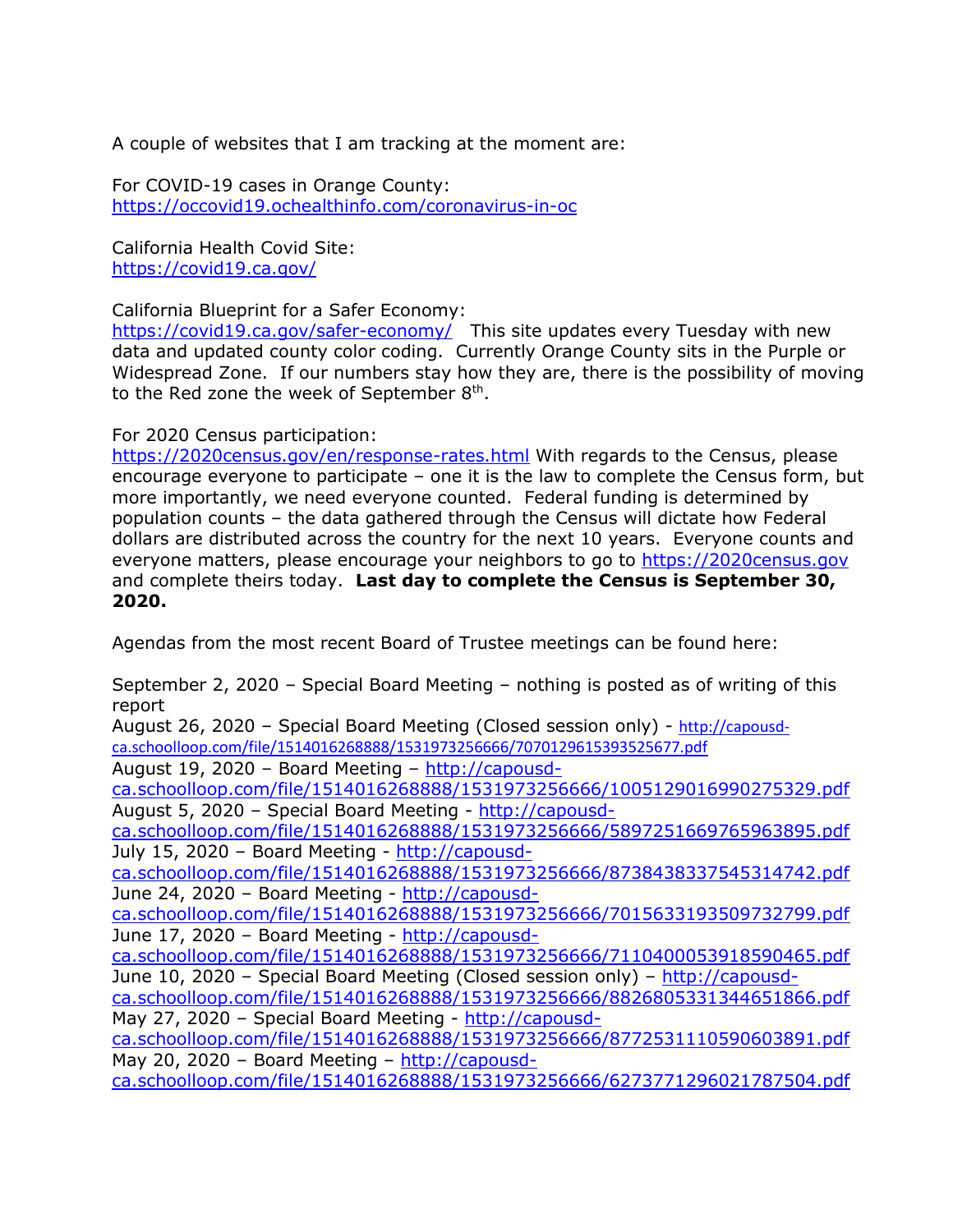Minutes and Audio Recordings of Meetings can be found at [https://capousd](https://capousd-ca.schoolloop.com/pf4/cms2/view_page?d=x&group_id=1514016268888&vdid=wi10b1qsopu12s)[ca.schoolloop.com/pf4/cms2/view\\_page?d=x&group\\_id=1514016268888&vdid=wi10b1](https://capousd-ca.schoolloop.com/pf4/cms2/view_page?d=x&group_id=1514016268888&vdid=wi10b1qsopu12s) [qsopu12s](https://capousd-ca.schoolloop.com/pf4/cms2/view_page?d=x&group_id=1514016268888&vdid=wi10b1qsopu12s) Minutes are listed once approved, audio is typically posted within a day or two of the meeting. Also, on this page are links to 2018-2019 minutes/agendas/audio and previous years.

# **From Fourth District PTA:**

# **Advocacy Training from 4th District: OPEN TO ALL PTA MEMBERS**

# LEARN HOW TO INSPIRE AND ENGAGE YOUR SCHOOL COMMUNITY AND OTHERS TO ADVOCATE FOR KIDS!

Join the Fourth District Advocacy Team to learn about the latest updates on Propositions and other educational issues from California State PTA, ways to take information back to your units and councils and how to participate in advocacy at your own level. The contract of the contract of the contract of the contract of the contract of the contract of the contract of the contract of the contract of the contract of the contract of the contract of the contract of the

## **September 11, 2020** - **9:30 a.m. - 11:30 a.m.**

There is no charge, but you must be a PTA member to attend.

Register at [https://forms.gle/GGoEBCBmS3Jv4vAu5](http://r20.rs6.net/tn.jsp?f=0014gR94B9hGjBicgqMn3Y1CLY6TrRMfqXGXuBw39Y4SUgp6FHSEr0k4-Wbx5XIT7CK475vdVvj7jg4ng9OfVa9zm9ZgFrYkEJX0aNgMsXgdwbkYTGyCLzbB_BNMmiopwscf1uPlEMGE2P3C08q9bZ83x_ecRD6Hx6k&c=nrQ2wqzn0-s-ZkAUbFl0Shpv8EuLkaU4KCgIsEk8vK4eJr8F9kkuEA==&ch=KPPTLGctSWmruBVMTmHAS045W5jyO4oUKeDS6ArS9NM-EmhW2Kryag==)

Registration will close on Tuesday, September 8 at 11:00 p.m.

An email with a link to join the training will be sent out before the event date.

## **Teleconferencing Points for Legislative Chairs, June 2020**

Details are in the June issue of the *Advocacy Communicator.*

- California's proposed education budget is "grossly insufficient," according to an article by Carol Kocivar (former California State PTA president). The harms will be severe and lasting. Children will be hurt.
- California State PTA is asking us to take action. Contact your state representatives, advocate for more federal funding for our schools, and help pass the Schools and Communities First initiative on the November ballot.
- This year's State PTA Convention has been cancelled, but we are all invited to a virtual Statewide Association Meeting that will be held in the evening on June 9, 10 and 11. It will include a lot of things we normally have at convention, including guest speakers and Reflections winners. We will also have an opportunity to vote on five resolutions that will help set the agenda for California PTA in the future. The registration fee is \$10. Go to capta.org to get more information and to sign up.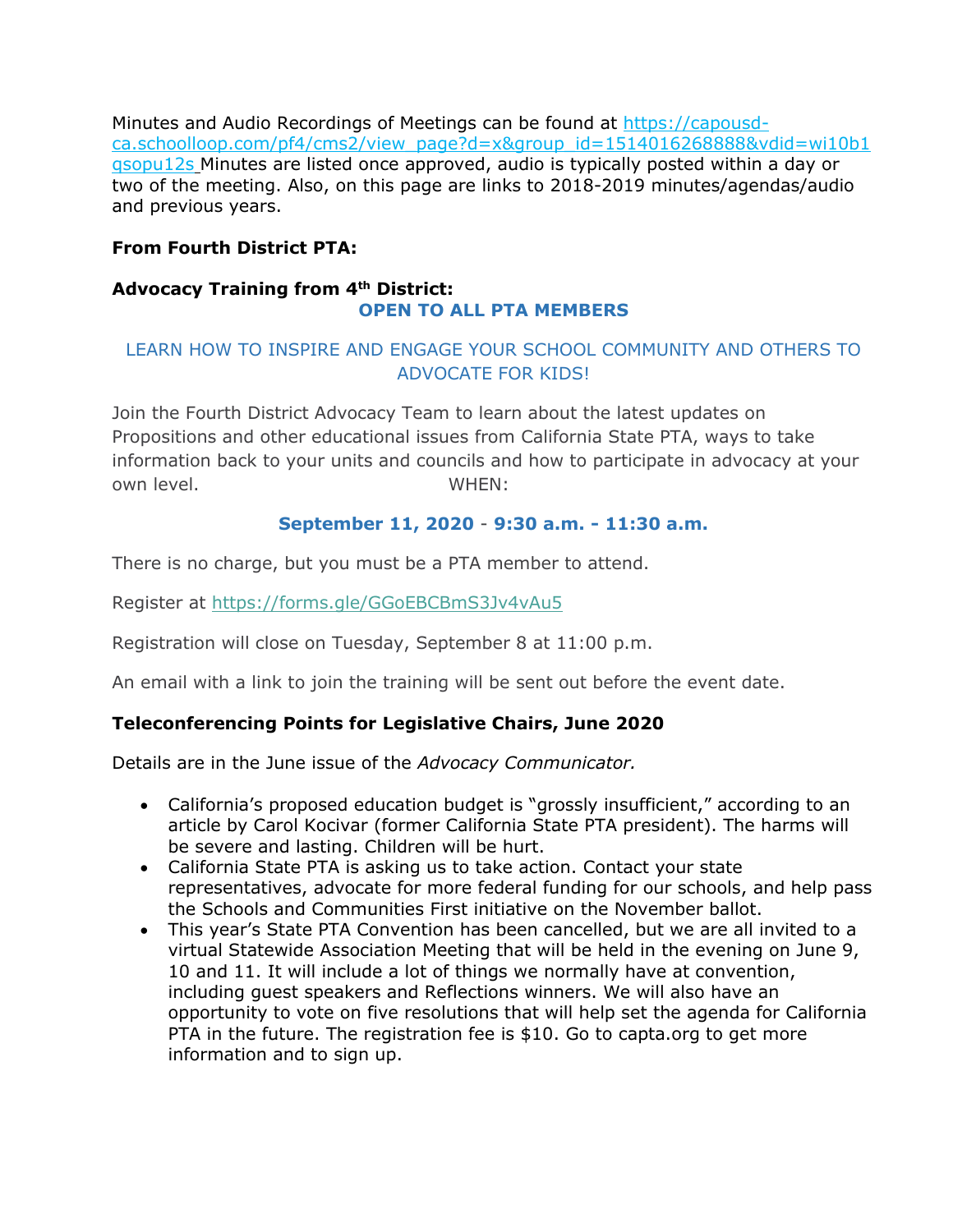• California State PTA Advocacy Webinars will be held on June 3, July 1 and August 4 from 7 to 8 in the evening. This is a great way to get the latest news about legislation. Details are in the *Communicator*.

Back issues of the Communicator can be found at: <http://www.fourthdistrictpta.org/advocacy-communicator/>

# **CA PTA Monthly Advocacy Calls:**

Join California State PTA Director of Legislation Shereen Walter and members of the Legislation Team on Wednesdays. These normally take a break during the summer months, however, Shereen is looking a holding these monthly through the summer as we are continuing our work as well. Details will be added as I find them.

Please watch for an email from the California PTA with Webinair details.

Here is the schedule of upcoming advocacy webinars through June 2021. The webinars generally take place the first Wednesday of every month, from 7:00-8:00 p.m. (with some exceptions):

- Sept. 2, 2020
- Oct. 7, 2020
- Nov. 11, 2020 (second Wednesday of month)
- Dec. 9, 2020
- January 2021 no webinar
- Feb. 3, 2021
- March 3, 2021
- April 7, 2021
- May 5, 2021
- June 2, 2021

To register for any or all of these webinars, click here: [https://attendee.gotowebinar.com/rt/31940121174953740](http://capta.bmetrack.com/c/l?u=AB6FF6E&e=10CEA9F&c=4592C&t=0&l=2971D61A&email=TepeYfBsuqqthho6K9B9EXzBjzlZ2TJR&seq=1)

To watch a recording of the August 4 webinar, [click here.](http://capta.bmetrack.com/c/l?u=AB6FF6F&e=10CEA9F&c=4592C&t=0&l=2971D61A&email=TepeYfBsuqqthho6K9B9EXzBjzlZ2TJR&seq=1)

To view the presentation from the August 4 webinar, [click here.](http://capta.bmetrack.com/c/l?u=AB6FF70&e=10CEA9F&c=4592C&t=0&l=2971D61A&email=TepeYfBsuqqthho6K9B9EXzBjzlZ2TJR&seq=1)

## **CA PTA Voted on and adopted 4 New Resolutions at CAPTA Virtual Convention June 2020, and one was sent back for revisions.**

Many things happened during the Virtual Convention including the sharing of Reflections Art winners, Resolutions, speakers from the Governor's office, and other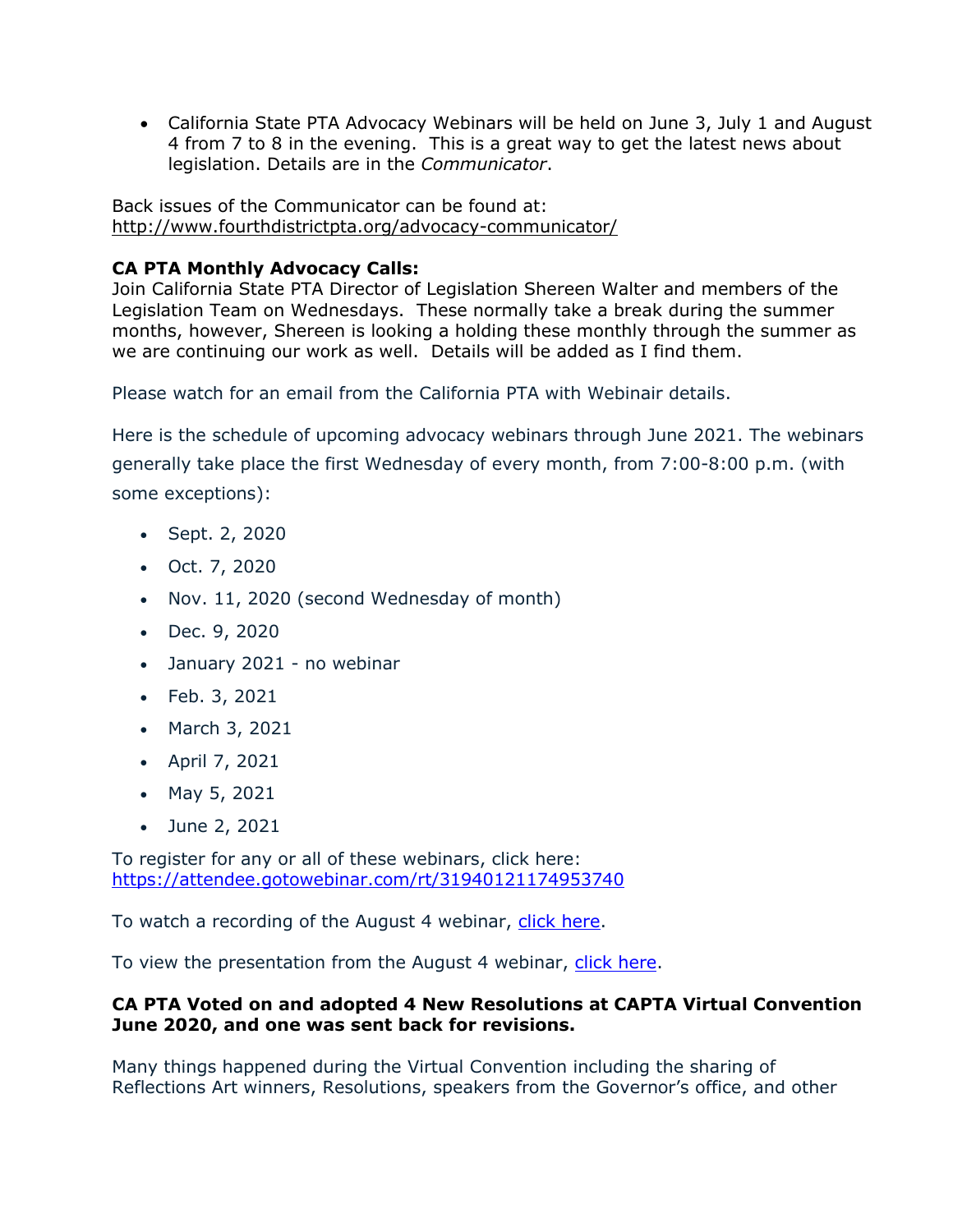guests. You can see many of the highlights at [https://capta.org/programs](https://capta.org/programs-events/statewide-association-meeting-2020/)[events/statewide-association-meeting-2020/](https://capta.org/programs-events/statewide-association-meeting-2020/)

California State PTA is an advocacy organization, fighting for policies that benefit children and youth. The 2020 Statewide Association Meeting is your opportunity to vote on current issues brought forward by local PTAs in proposed resolutions.

**What is a resolution?** Resolutions guide PTA's actions on issues as wide-ranging as school finance, health and safety, community concerns, and much more.

Resolutions start as issues and ideas concerning PTA members like you in California State PTA units, councils, districts and the Board of Managers. These issues are then carefully researched and formed into resolutions for consideration and adoption as explained here on the California State PTA website.

[\(http://downloads.capta.org/res/ResolutionProcedures.pdf](http://downloads.capta.org/res/ResolutionProcedures.pdf) ) A resolution that is adopted by Meeting delegates will serve as a new basis for action for all California State PTA members.

The following resolutions were adopted at the **2020 Statewide Association Meeting**:

**Resolution A: E-Cigarettes/Vaping, Flavored Tobacco Products and Youth Health** (from Palo Alto Council PTA, Sixth District) is about advocating against vaping and flavored tobacco products, and how we can protect our children by sharing information about the dangers of these potentially deadly products.

**Resolution B: Net Zero Emission Schools** (from Cumberland Elementary PTA, Sixth District) is about advocating, planning, and funding a phased plan for Net Zero Emission schools in California.

**Resolution C: Mental Health Services for Our Children and Youth** (from Trabuco Hills High School PTSA, Fourth District) represents the need for proper funding and implementation of mental health services in schools for our children and youth.

**Resolution E: Chronic Disease and Injury Prevention Funding** (from Bancroft Middle School PTA, Peralta District) seeks to invest in chronic disease and injury prevention measures.

The following resolution was rejected and sent back to Committee for modifications/revision and may become either a policy statement or be reintroduced as a resolution at the May 2021 CA PTA Convention:

**Resolution D: Promote Evidence Based Policies and Practices to Improve Equitable Outcomes for Marginalized Children and Youth** (from Thirty-Second District PTA) promotes evidence-based policies and practices to improve equitable outcomes for marginalized children and youth.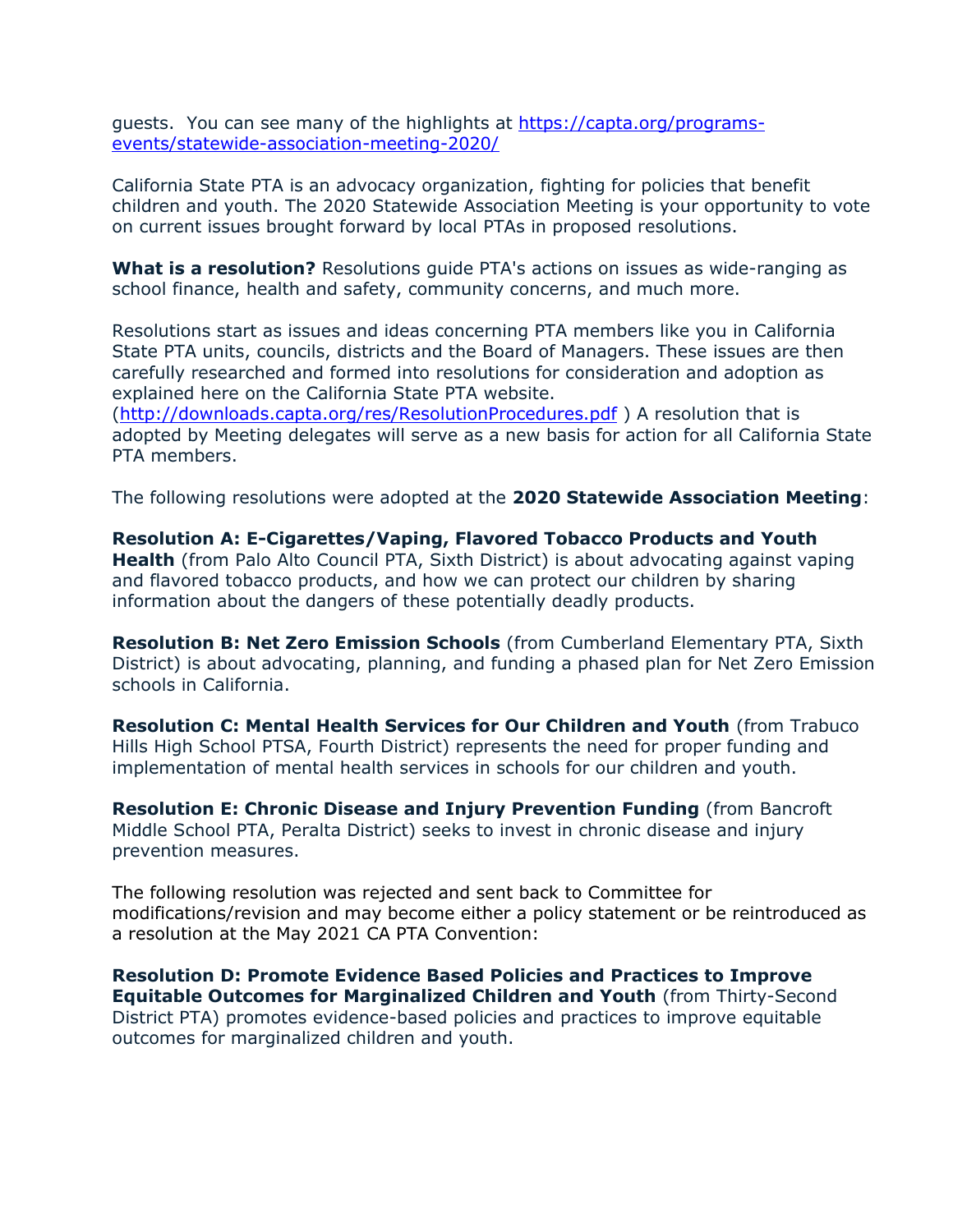#### **In State News:**

**Parents must have a say in districts' distance learning plans under new California law: Districts must create new "learning continuity plan" in coming weeks** by John Fensterwald – July 16, 2020 – Dissatisfied with the uneven quality of distance learning among school districts after they closed in March, Gov. Gavin Newsom and the Legislature established minimum requirements for the next school year in legislation accompanying the 2020-21 budget. …. For many districts, the school year will begin next month. With Covid-19 infection rates and deaths rising, some districts, including the state's largest, announced this week they'll open solely with remote learning or hybrid instruction, with some in-person and some remote teaching. … To make sure that districts follow through with the requirements, legislators are conditioning state funding on compliance. And they're requiring that districts explain how they will implement distance learning in a new report they must write, present at two public hearings and adopt by September 30. Districts are also required to reach out to parents to ask, among other issues, what distance learning will look like. Read the complete article at: [https://edsource.org/2020/parents-must-have-a-say-in](https://edsource.org/2020/parents-must-have-a-say-in-districts-distance-learning-plans-under-new-california-law/)[districts-distance-learning-plans-under-new-california-law/](https://edsource.org/2020/parents-must-have-a-say-in-districts-distance-learning-plans-under-new-california-law/) Capistrano Unified held the first public hearing on this new report on Wednesday, August 19, 2020. To create confusion the state named this report LCAP, but it is different than the LCAP we have known before. You can read the LCAP plan at: [http://capousd](http://capousd-ca.schoolloop.com/file/1514016268888/1531973256666/8893129052139843098.pdf)[ca.schoolloop.com/file/1514016268888/1531973256666/8893129052139843098.pdf](http://capousd-ca.schoolloop.com/file/1514016268888/1531973256666/8893129052139843098.pdf) and then send any feedback or comments on the plan to Stacy Yogi at [SYOGI@capousd.org](mailto:SYOGI@capousd.org) prior to September 11, 2020, so your comments can be included in the final version.

# **Schools want to hire more counselors amid budget woes: Districts anticipate huge demand for mental health services, but funding will be tight for new staff**

– by Carolyn Jones – July 27, 2020 – With students facing ever-growing levels of depression and anxiety as the pandemic wears on, nearly everyone agrees that school districts need to expand their mental health services. … But budget uncertainties have stymied school districts' efforts to hire more counselors and psychologists, leaving mental health advocates worried that thousands of students in California won't receive the help they need. Read the complete article at: [https://edsource.org/2020/schools](https://edsource.org/2020/schools-want-to-hire-more-counselors-amid-budget-woes/)[want-to-hire-more-counselors-amid-budget-woes/](https://edsource.org/2020/schools-want-to-hire-more-counselors-amid-budget-woes/) Mental health services are extremely valuable and we are fortunate to have a great team of counselors in CUSD, however, or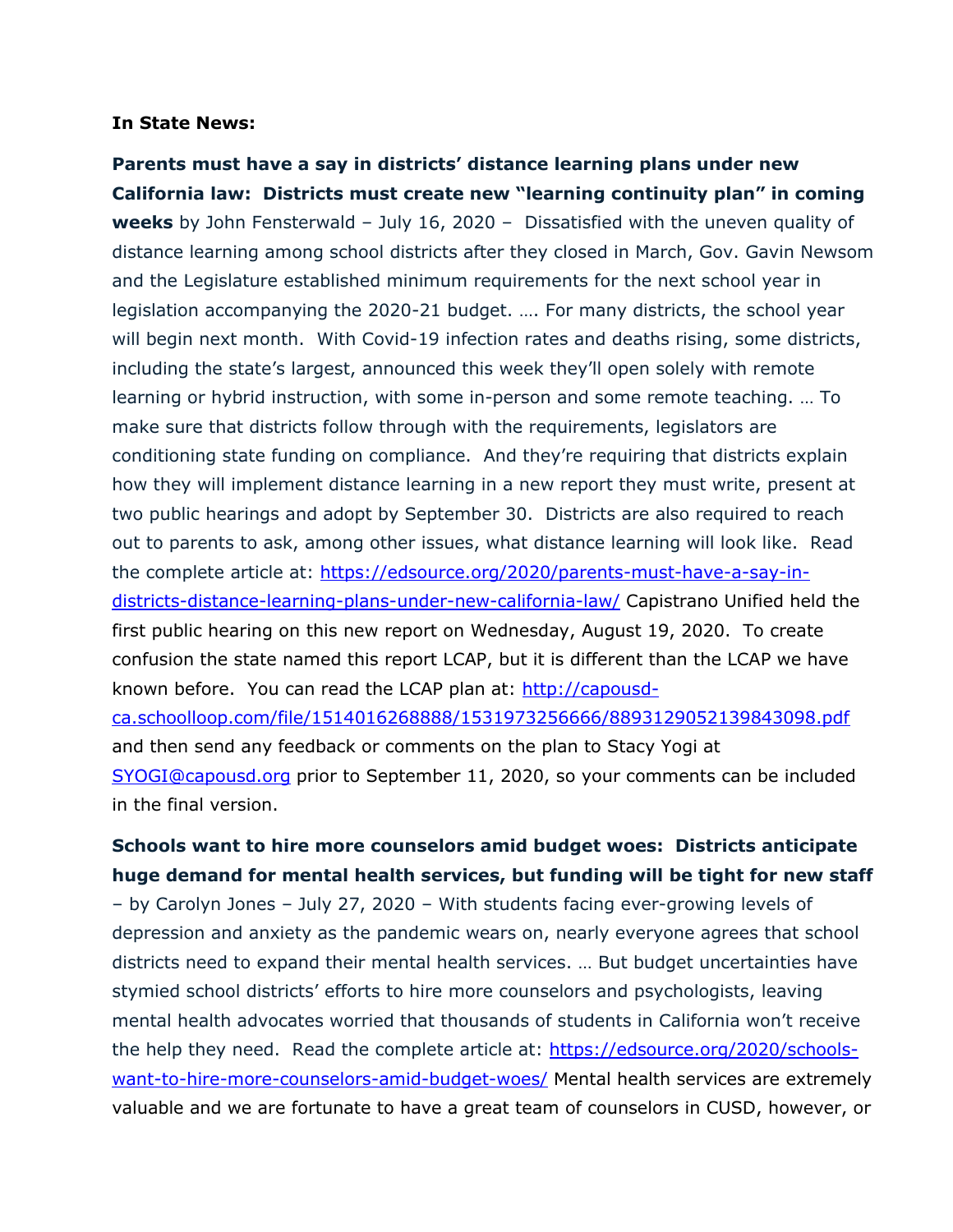student : counselor ratio is way too high. We need to continue to advocate for more counselors to work with our students at all school levels.

# **California State PTA is putting equity first and foremost in its advocacy efforts.**

## **PTA's Legislative Platform Now Supports Equity**

At our Statewide Annual Meeting, PTA amended its Legislative Platform to support "Equity in every aspect of life for all children and youth, while recognizing that each child is unique with individual needs and talents."

## **PTA Supports Affirmative Action Legislation**

PTA supported ACA 5 in the California legislature. This proposed constitutional amendment coming before the voters of California in November permits the use of race, gender, and ethnic diversity as factors (but not decisive factors) in college admissions, government hiring, and government contracting.

## **Working with the Education Coalition to Address Racism**

We are also joining with our Education Coalition partners on a task force to examine what the education community can do to further equity in our schools and communities.

# **Helping PTA Units Address Racism: Lesson Plans and Discussion Guide from [Ed100](http://capta.bmetrack.com/c/l?u=AA13DC4&e=10A996D&c=4592C&t=0&l=2618F4B8&email=TepeYfBsuqqthho6K9B9EXzBjzlZ2TJR&seq=1)**

We encourage PTAs to share the blog [One Way Your School Can Address Racism](http://capta.bmetrack.com/c/l?u=AA13DC5&e=10A996D&c=4592C&t=0&l=2618F4B8&email=TepeYfBsuqqthho6K9B9EXzBjzlZ2TJR&seq=1) with parents and staff.

Too many students  $\hat{\mathbf{\Theta}}$  and adults  $\hat{\mathbf{\Theta}}$  don't know mu much about the history of racial segregation in America. By understanding this history and its impact on millions of Americans, our schools and communities can start to remedy this wrong.

- Do your children know, for example, if they are white, that their middle class status may in large part be the result of **affirmative action for whites**  $\phi$  not simply hard work?
- Can they relate the impact of segregation to the unequal impact of COVID-19 on people of color?
- Can they trace housing segregation policies to the neighborhood they live in and the schools they are allowed to attend?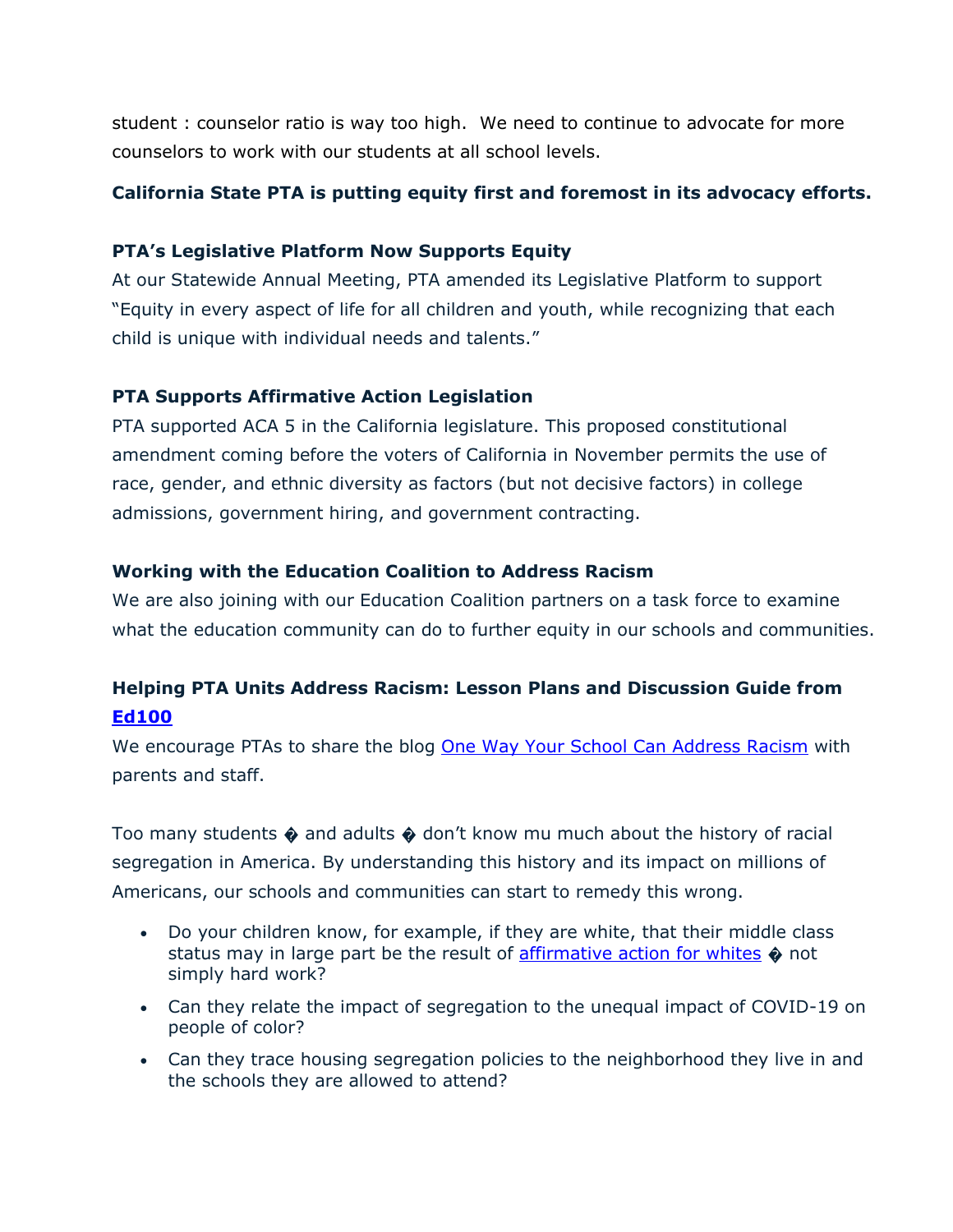• Do they know that our government created many of these inequities? Can they use their skills in analysis and critical thinking to try to remedy them?

Using the book *[The Color of Law: A Forgotten History of How Our Government](http://capta.bmetrack.com/c/l?u=AA13DC7&e=10A996D&c=4592C&t=0&l=2618F4B8&email=TepeYfBsuqqthho6K9B9EXzBjzlZ2TJR&seq=1)  [Segregated America](http://capta.bmetrack.com/c/l?u=AA13DC7&e=10A996D&c=4592C&t=0&l=2618F4B8&email=TepeYfBsuqqthho6K9B9EXzBjzlZ2TJR&seq=1)* by Richard Rothstein, the blog provides lesson plans and reading suggestions to help students understand one cause of racial injustice and how it affects their lives and the lives of millions of Americans.



## **California State PTA Announces Support for Proposition 16**

California State PTA is proud to support Proposition 16 to provide equity in state hiring, contracting, and education.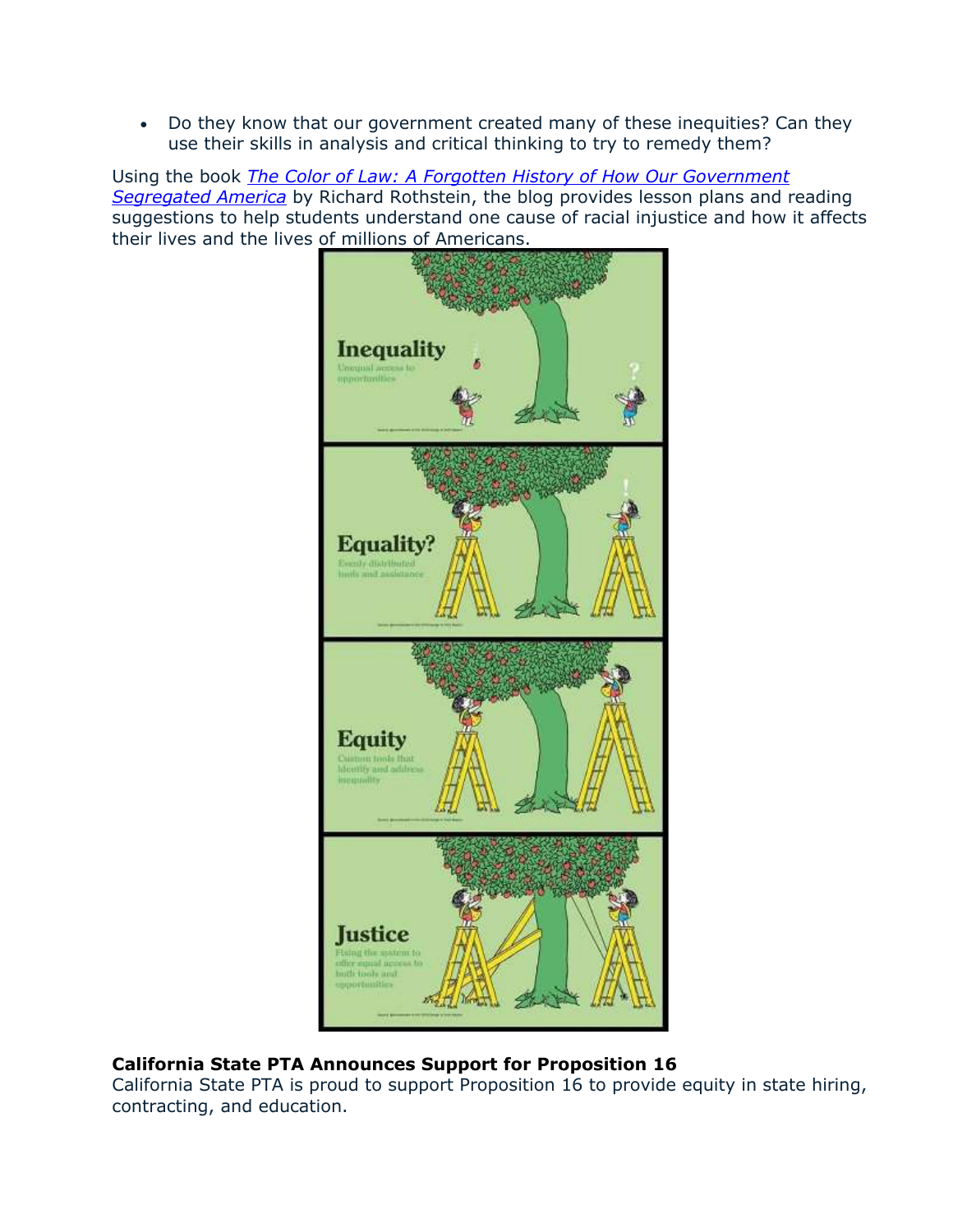Unfortunately, racism and sexism still deny equal opportunities in California. Everyone deserves the opportunity to succeed regardless of their gender, what they look like, or where they were born.

This constitutional amendment, placed on the November 2020 statewide ballot by the legislature, asks the voters of California to vote on permitting the use of race, gender, and ethnic diversity as factors (but not decisive factors) in education including college admissions, government hiring, and government contracting. This measure repeals Prop. 209, which banned consideration of these factors in public employment, public education and public contracting.

California State PTA believes in equity in every aspect of life for all children and youth, and effective governance systems and practices that are rooted in social justice to serve the needs of children, youth and families.

PTA was established to secure adequate laws for the care and protection of children, youth and families. We must address a legacy of unequal treatment of marginalized groups and promote fairness and advance upward mobility, pay equity, and racial wealth gap reduction.

To read National PTA's newly adopted position statement "Addressing Systemic or Institutional Racism," please see [https://www.pta.org/home/advocacy/ptas](https://www.pta.org/home/advocacy/ptas-positions/Individual-Position-Statements/position-statement---addressing-systemic-or-institutional-racism)[positions/Individual-Position-Statements/position-statement---addressing-systemic-or](https://www.pta.org/home/advocacy/ptas-positions/Individual-Position-Statements/position-statement---addressing-systemic-or-institutional-racism)[institutional-racism](https://www.pta.org/home/advocacy/ptas-positions/Individual-Position-Statements/position-statement---addressing-systemic-or-institutional-racism)

To read more about this ballot measure on the California State PTA website, <https://capta.org/focus-areas/advocacy/state-ballot-measures/proposition-16/>

**State Senate action allows California voters to decide on affirmative action: The historic Nov. 3 ballot measure would revoke Proposition 209 after 24 years.** By Larry Gordon – June 24, 2020 – California voters will have a historic chance on Nov. 3 to decide whether race, ethnicity and gender can again be considered in admissions at the state's public universities and in government contracts, possibly overturning a 24-year old ban on such affirmative action. Read the complete article at [https://edsource.org/2020/state-senate-action-allows-california-voters-to-decide-on](https://edsource.org/2020/state-senate-action-allows-california-voters-to-decide-on-affirmative-action/)[affirmative-action/](https://edsource.org/2020/state-senate-action-allows-california-voters-to-decide-on-affirmative-action/) This is now Prop. 16 on the November 3rd ballot and the California State PTA is supporting this measure.

**Birth of a Ballot Measure in California** – Here is a useful info-graphic on how ballot measures get onto our ballots at each election - [https://infogram.com/birth-of-ballot](https://infogram.com/birth-of-ballot-measure-2020-1hkv2nr3gygp4x3)[measure-2020-1hkv2nr3gygp4x3](https://infogram.com/birth-of-ballot-measure-2020-1hkv2nr3gygp4x3) Prop 15 went through the proposed by citizens route, but Prop 16 went through the referred by the Legislature route and both are on our November  $3^{rd}$  ballots (btw make sure you are registered to vote – you an check your voter registration at https://ocvote.com )

#### **Gov. Newsom signs bill making ethnic studies course a requirement at California State University: Legislative action overrules CSU board of trustees**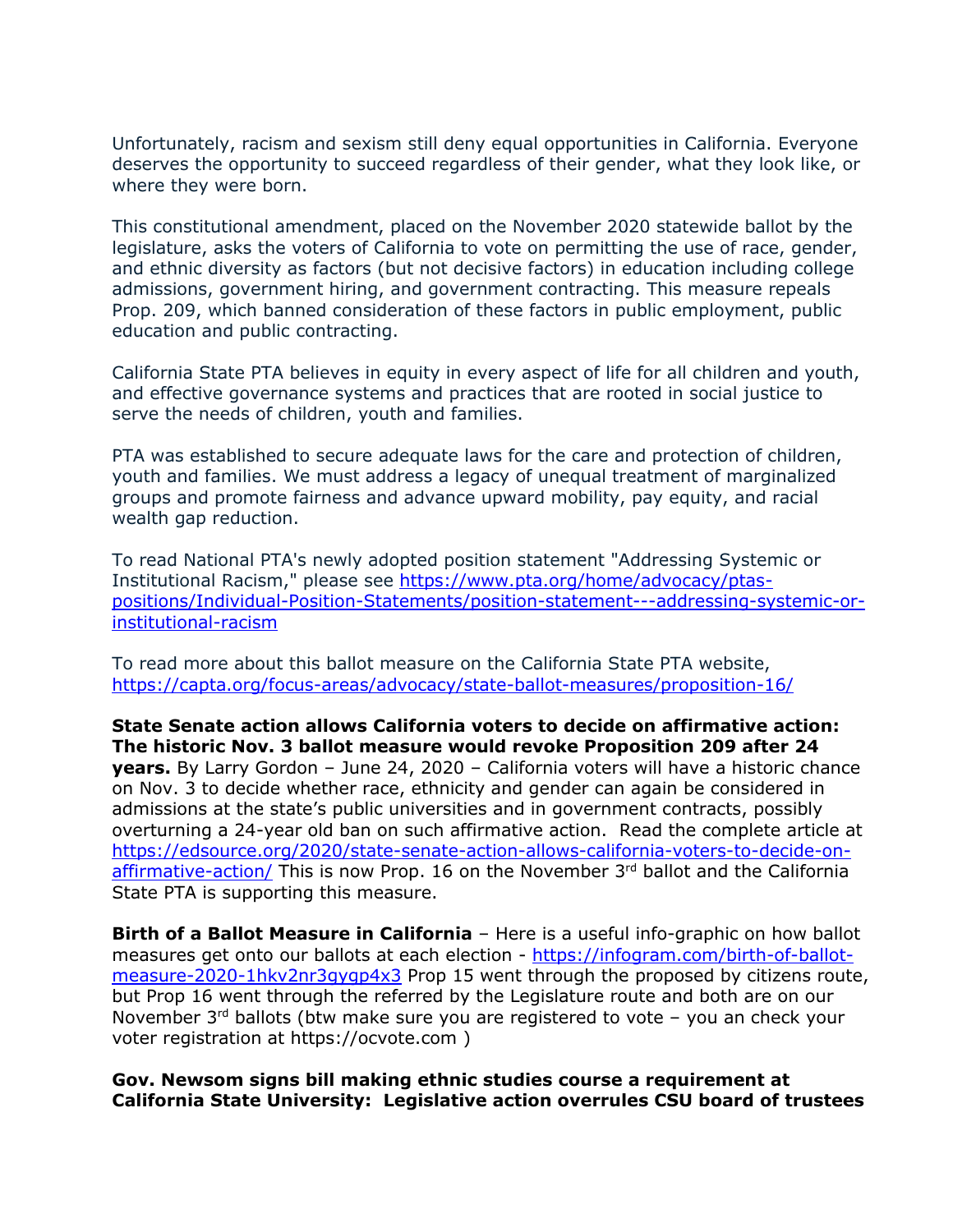**plan for broader ethnic studies course** by Ashley A. Smith – August 17, 2020 – Gov. Gavin Newsom sided with the state legislature on Monday by signing a bill that requires California State University students who enter as freshmen in 2021-22 to take an ethnic studies course focused on one of four ethnic groups in order to graduate. Assembly Bill 1460 requires all students enrolled on all 23 CSU campuses to take a 3 unit class in Native American studies, African American studies, Asian American studies or Latina and Latino studies. The bill proposed by Assemblywoman Shirley Weber passed the Assembly a year ago and the Senate in June. Read the complete article at: [https://edsource.org/2020/gov-newsom-signs-assembly-bill-1460-requiring-ethnic](https://edsource.org/2020/gov-newsom-signs-assembly-bill-1460-requiring-ethnic-studies-at-csu/)[studies-at-csu/](https://edsource.org/2020/gov-newsom-signs-assembly-bill-1460-requiring-ethnic-studies-at-csu/)

**California Legislature approves state budget; here are the highlights for education funding: K-12's good news is no cuts but returning to school in a pandemic will be daunting.** By EdSource Staff – June 26, 2020 – With crossed fingers, the Legislature passed and sent a 2020-21 state budget to Gov. Gavin Newsom that will rely on \$14 billion in additional congressional coronavirus relief to avert cuts to early and higher education. State funding for K-12 schools will be the same as last year, although school districts and charter schools will have to wait for a year to be repaid for \$11 billion in funding. Read the complete article at: [https://edsource.org/2020/california-legislature-approves-state-budget-here-are-the](https://edsource.org/2020/california-legislature-approves-state-budget-here-are-the-highlights-for-education-funding/)[highlights-for-education-funding/](https://edsource.org/2020/california-legislature-approves-state-budget-here-are-the-highlights-for-education-funding/) One of the items highlighted in this article that will be of specific interest to parents is minimum number of minutes and days of instruction – from the article: California schools will continue to provide 180 days of instruction per year (175 days for charter schools). Instructional minutes will be reduced to a minimum 240 minutes per day for grades 4-12 (180 minutes for kindergarten, 230 minutes for grades 1 to 3) in an effort to offer teachers more flexibility during distance learning (see section [43501 of AB-77\)](http://leginfo.legislature.ca.gov/faces/billNavClient.xhtml?bill_id=201920200AB77).

**Guide to California's education budget deferrals: pros, cons and costs of delayed payments: Districts won't be reimbursed for \$11 billion in spending until 2021-22** - by John Fensterwald – July 1, 2020 – Prevailing in negotiations with Gov. Gavin Newsom, the Legislature passed a state budget that will let K-12 schools spend at the same level in 2020-21 as this year – avoiding the billion in cuts that Newsom had proposed. – But there's a catch. Spending won't equate to funding. School and community college districts will have to front \$11 billion they would normally get from the state in exchange for IOUs. Districts won't be paid back until 2021-22. Read the complete article at: [https://edsource.org/2020/guide-to-californias](https://edsource.org/2020/guide-to-californias-budget-deferrals-pros-cons-and-costs-of-delayed-payments/)[budget-deferrals-pros-cons-and-costs-of-delayed-payments/](https://edsource.org/2020/guide-to-californias-budget-deferrals-pros-cons-and-costs-of-delayed-payments/)

#### **In California budget deal, no cuts for K-12 but billions in late payments to schools – Layoff protections for teachers and some but not all school**

**employees** by John Fensterwald – June 23, 2020 – Governor Gavin Newsom and legislative leaders announced Monday that they have reached an agreement on the 2020-21 budget that will preserve spending for K-12 schools and community colleges at current levels but potentially could result in funding cuts of nearly \$1 billion combined for the University of California and California State University. … The budget will also provide language that will prevent the layoffs of teachers and many other school employees over the next year – actions that unions representing teachers and other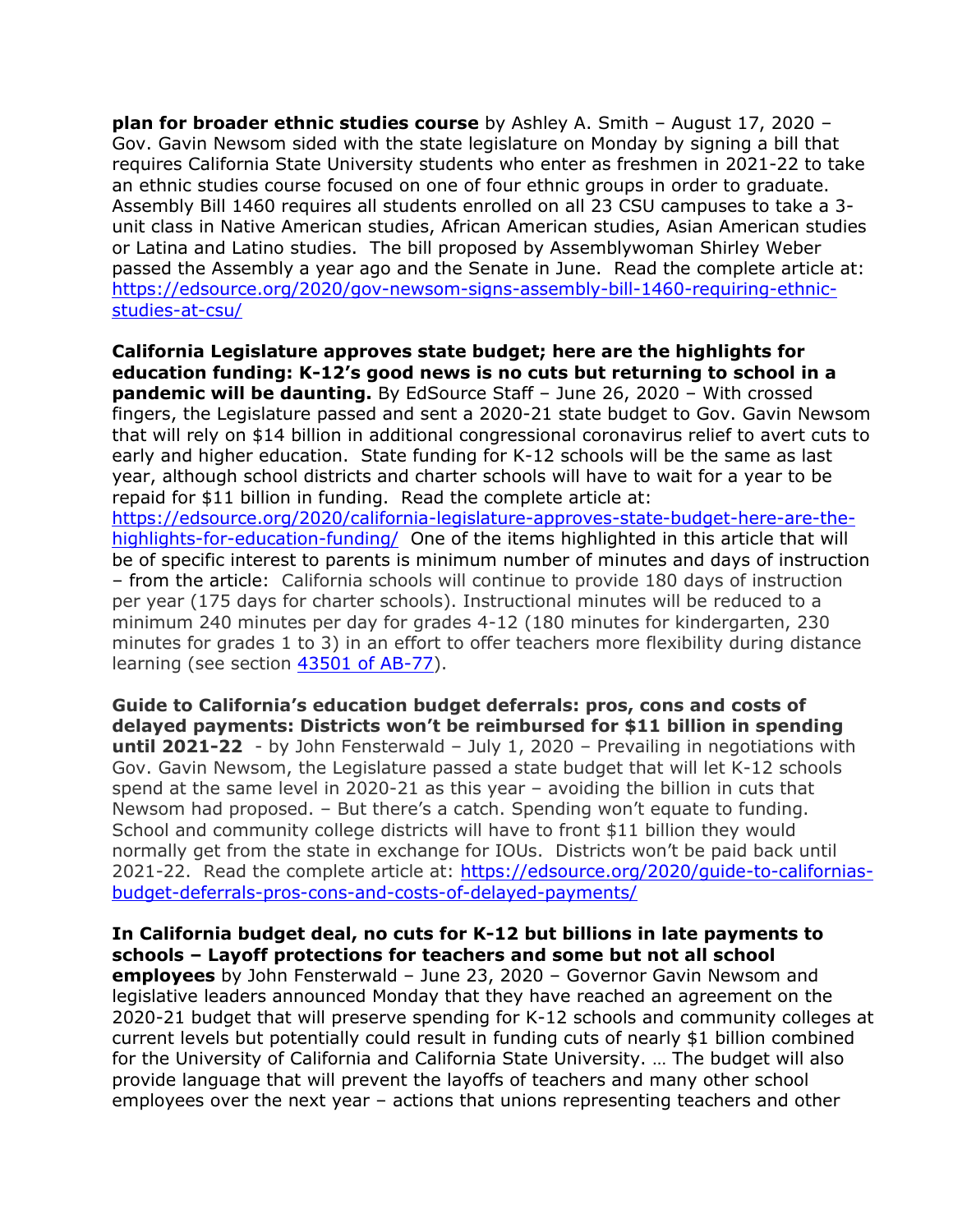employees, known as classified workers, had strongly lobbied for. These protected employees will include bus drivers, custodians and nutrition workers but not classroom aides. Read the complete article at [https://edsource.org/2020/newsom-reaches](https://edsource.org/2020/newsom-reaches-agreement-with-california-legislature-on-state-budget/)[agreement-with-california-legislature-on-state-budget/](https://edsource.org/2020/newsom-reaches-agreement-with-california-legislature-on-state-budget/) This budget means a lot in deferrals for CUSD, minimizes lay-offs, but makes some planning harder for the district as they work within the constraints of the budget.

**California school districts should spend less on police, more on counselors, state leaders say: But the state's actions don't go far enough to reform campus discipline, advocates say** by Carolyn Jones – June 25, 2020 – As some school districts in California move to dismantle their police departments, that state took a stand this week: All school districts should spend less money on police and more on counseling and other services to support students. Read the complete article at [https://edsource.org/2020/california-school-districts-should-spend-less-on-police](https://edsource.org/2020/california-school-districts-should-spend-less-on-police-more-on-counselors-state-leaders-say/)[more-on-counselors-state-leaders-say/](https://edsource.org/2020/california-school-districts-should-spend-less-on-police-more-on-counselors-state-leaders-say/)

**As school starts, California districts try to improve virtual special education: Parents, however, are skeptical that distance learning will ever work for children with disabilities.** By Carolyn Jones – August 17, 2020 – As schools in California begin to re-opening virtually, state education officials have taken steps to improve distance learning for a group of students who were largely left behind in the spring: Those in special education. … But some parents wonder if distance learning will ever work well for students with disabilities. … The most significant new law, passed in June as part of the state budget, requires districts to craft distance learning plans for all students in special education, tailored to each student's unique needs. The plans will apply to any emergency that forces a school to close for 10 days or more, including wildfires, earthquakes and pandemics. Read the complete article at: [https://edsource.org/2020/as-school-starts-california-districts-try-to-improve-virtual](https://edsource.org/2020/as-school-starts-california-districts-try-to-improve-virtual-special-education/)[special-education/](https://edsource.org/2020/as-school-starts-california-districts-try-to-improve-virtual-special-education/)

**Why special education funding will be more equitable under new state law: State to spend an additional \$650 million on special education under new law**  – by Carolyn Jones – August 7, 2020 – California's method of funding special education will become streamlined and a little more equitable, thanks to a provision in the recently passed state budget. ….. The 2020-21 budget fixes a decades-old quirk in the funding formula that had left vast difference between school districts in how much money schools received to educate special education students. … The old formula, created in the late 1970s and last updated in the early 2000s, based funding on how many students a district had overall, not just its number of students in special education. The result was that some districts received up to \$800 extra per student per year to educate students in special education, while others received as little as \$500. Read the complete article to find out more about the new formula at: [https://edsource.org/2020/why-special-education-funding-will-be-more-equitable](https://edsource.org/2020/why-special-education-funding-will-be-more-equitable-under-new-state-law/)[under-new-state-law/](https://edsource.org/2020/why-special-education-funding-will-be-more-equitable-under-new-state-law/) While this legislation is a great first step, additional funding for special education still is needed and advocacy at the federal level for them to meet their promise of paying for 40% of special education costs still needs to happen.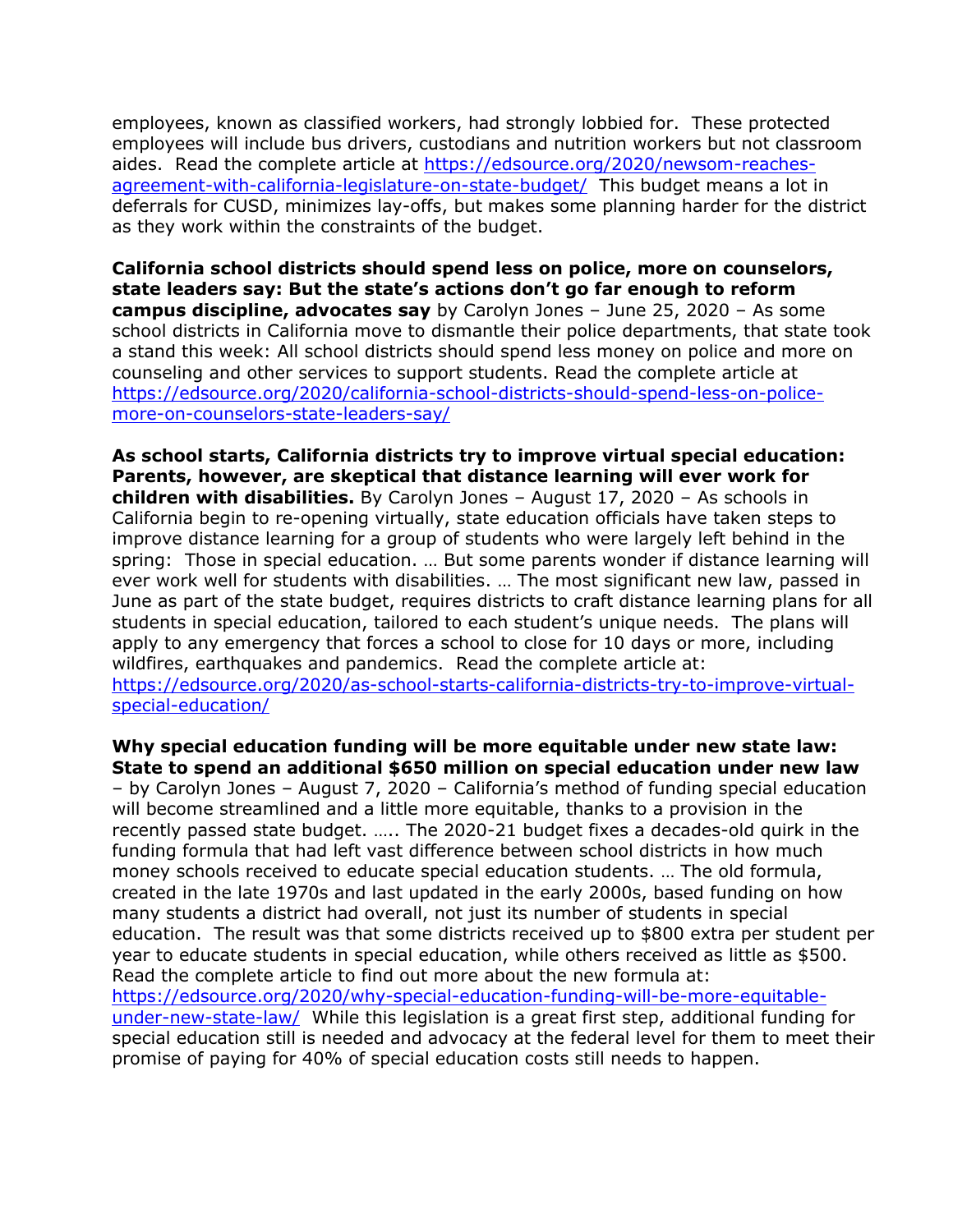**Who are our Teachers? What does it take to become a teacher? And other facts about teaching in California…** This is an interesting report on teaching and teachers in Calfornia. Did you know the average age of teachers in our state is 45? Did you know which tests and how many tests a teacher must pass to earn their credential? How long is a credential valid? What steps must a teacher take to renew their credentials? Find this information and more at [https://edsource.org/2020/quick-guide](https://edsource.org/2020/quick-guide-the-california-teacher-workforce/)[the-california-teacher-workforce/](https://edsource.org/2020/quick-guide-the-california-teacher-workforce/) Given that we were already facing a teacher shortage prior to COVID-19, the challenges facing teachers are now greater than ever.

**President of Newport-Mesa teachers' union talks about race and education in Orange County** – Interview by Sandra Asper/Costa Mesa Brief – July 13, 2020 – Tamara Fairbanks is the new president of the Newport-Mesa Federation of Teachers. … Located in Orange County, Newport Mesa Unified School District had an enrollment of 20,173 students in 2019-20. Among California school districts, Newport-Mesa is considered relatively affluent, with per-pupil revenues above the state average. While the student body is about 45% Latino and 44% white, more than 80% of the district's teachers are white. Fairbanks is one of only three Black teachers in the district. This is an interesting look at race in a district close to ours. Read the complete article at: [https://edsource.org/2020/president-of-newport-mesa-teachers-union-talks-about](https://edsource.org/2020/president-of-newport-mesa-teachers-union-talks-about-race-and-education-in-orange-county/)[race-and-education-in-orange-county/](https://edsource.org/2020/president-of-newport-mesa-teachers-union-talks-about-race-and-education-in-orange-county/)

## **At the National Level:**

**Tighter federal rules end free meals for students in California and nationwide: Summer waivers expired that allowed districts to distribute free meals to all children** – by Ali Tadayon and Joyce Kasing Tagal – August 27, 2020 – Millions of students and families in California and nationwide who have come to rely on free graband-go meals during the past five months of the pandemic may no longer qualify for the food service. …. Since the start of the Covid-19 closures, school districts have served millions of packaged meals at no cost and without eligibility requirements to all children at food distribution sites made possible by a series of federal waivers, the latest being the "Seamless Summer Option." Some districts, such as Los Angeles and Fresno Unified even kicked in money from their general funds to also feed adults. Read the complete article at: [https://edsource.org/2020/tighter-federal-rules-end-free](https://edsource.org/2020/tighter-federal-rules-end-free-meals-for-thousands-of-california-students/)[meals-for-thousands-of-california-students/](https://edsource.org/2020/tighter-federal-rules-end-free-meals-for-thousands-of-california-students/) Jessica and I have been speaking with Congresswoman Porter and Congressman Rouda's offices regarding the need for universal feeding to help families within our communities. PTA is actively working to ensure that all children who need meals have access to healthy meals.

**USDA waiver impasse may hamper school meal distribution: The National School Lunch and Breakfast programs are still available, but not every child is eligible, and the pandemic complicates distribution and payments.** By Naaz Modan – August 27, 2020 – The U.S. Department of Agriculture has extended a handful of meal waivers for the 2020-21 school year, but left out flexibilities for key programs many schools have depended on to distribute meals to students during the pandemic. … The Summer Food Service Program and Seamless Summer Option, combined with additional flexibilities, allowed almost any school to be an open meal site where families could pick up meals for children regardless of income status or the child's age. Read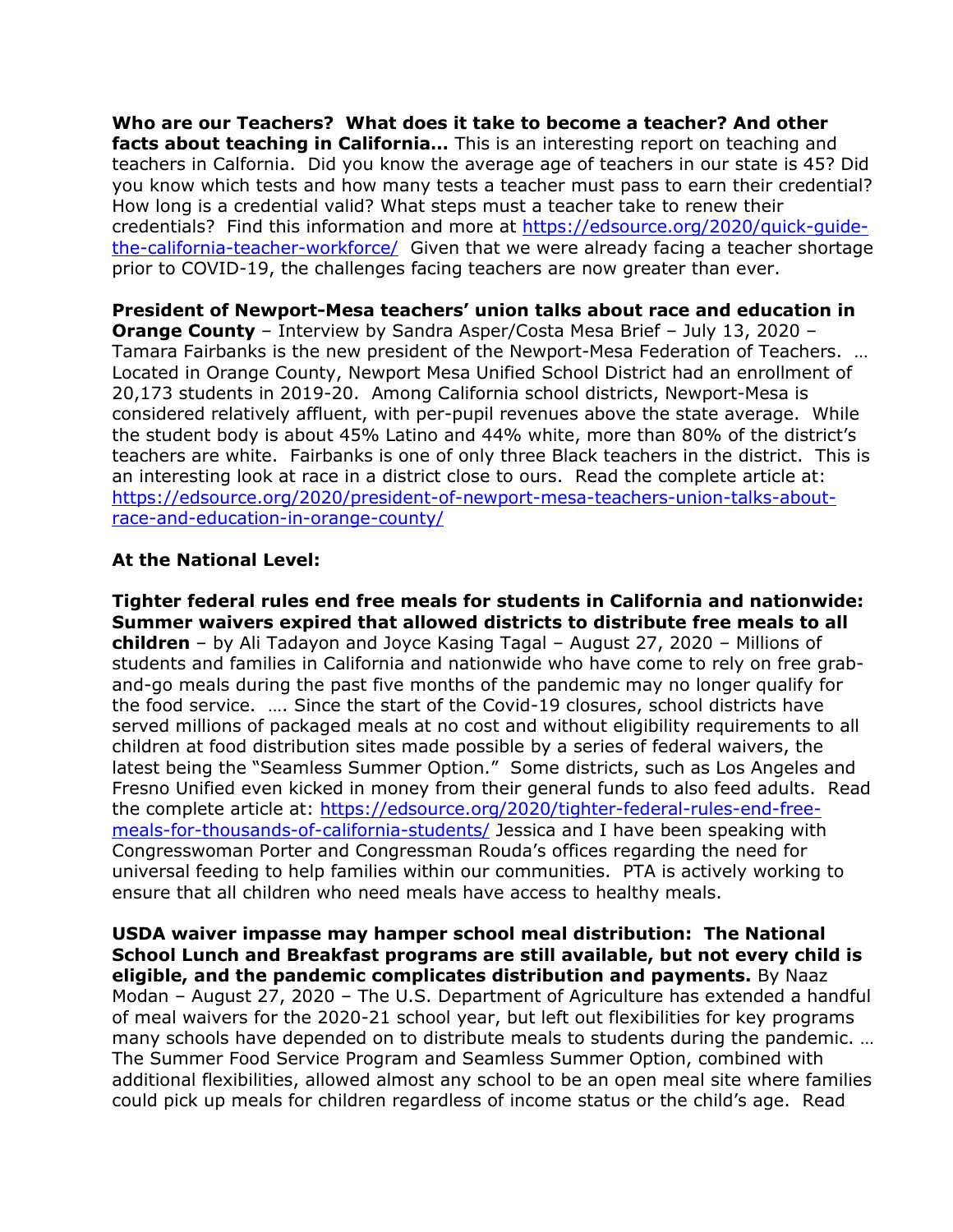the complete article at: [https://www.educationdive.com/news/disagreement-on-usda](https://www.educationdive.com/news/disagreement-on-usda-waivers-could-hamper-school-meal-distribution/)[waivers-could-hamper-school-meal-distribution/](https://www.educationdive.com/news/disagreement-on-usda-waivers-could-hamper-school-meal-distribution/)

**5 financial issues schools will face due to the coronavirus-induced recession: If the economic downturn is like the Great Recession, administrators will be challenged by smaller budgets, layoff decisions and more in the coming years.**  By Naaz Modan – August 19, 2020 – The education sector was still feeling the effects from the Great Recession when the coronavirus pandemic shuttered school buildings this spring, sending the country into economic shock  $-$  one that is expected to be much worse than the 2007-2009 recession. Read the complete article at [https://www.educationdive.com/news/5-financial-issues-schools-will-face-due-to-the](https://www.educationdive.com/news/5-financial-issues-schools-will-face-due-to-the-coronavirus-induced-recessi/)[coronavirus-induced-recessi/](https://www.educationdive.com/news/5-financial-issues-schools-will-face-due-to-the-coronavirus-induced-recessi/) This is a great article providing insight into what happened during the 2007-2009 Great Recession and the lessons we can apply to our economy today, especially in the education field.

**Education highlights of HEALS and HEROES acts: Congress is considering two proposals to bring financial relief to schools amid the COVID-19 pandemic. Here is a breakdown of each, by the numbers –** by Kara Arundel – July 28, 2020 – There are two main proposals in Congress designed to bring financial relief to schools as they continue education services during COVID-19 outbreak. …. The Health; Economic Assistance; Liability protection; and Schools Act was introduced by Senate Republicans on July 27 and dedicates \$105 billion for the Education Stabilization Fund. …. The Health and Economic Recovery Omnibus Emergency Solutions Act, introduced by House Democrats and passed in the House on May 15, reserves \$100.15 billion for education stimulus funding. …. These two proposals are starting points for negotiations. Congress is under pressure to come to an agreement on what may be the last relief package considered before the November elections. Once an agreement is reached, the legislation will need the approval of President Trump. Read the complete article at: <https://districtadministration.com/education-highlights-of-heals-and-heroes-acts/>This is a great side-by-side comparison of the two acts which are still being debated at the Federal level as they work to create a single unified plan.

**With coronavirus relief for private schools, legal experts say Betsy DeVos is pushing boundaries of the law –** by Matt Barnum – June 16, 2020 – Chalkbeat.org – Education Secretary Betsy DeVos is wielding federal authority to help private schools in the wake of the coronavirus pandemic – and legal experts say she's pushing the bounds of the law to do it. …. States are divided over whether they will follow guidance DeVos issued at the end of April, which directs districts to set aside a larger-than-expected share of dollars for private schools. With several states saying they don't intend to follow the department's interpretation, DeVos is now moving to turn it into a legally binding rule, just as Congressional Democrats try to nullify it. Read the complete article at: [https://www.chalkbeat.org/2020/6/16/21293597/betsy-devos-cares](https://www.chalkbeat.org/2020/6/16/21293597/betsy-devos-cares-coronavirus-equitable-services-legality)[coronavirus-equitable-services-legality](https://www.chalkbeat.org/2020/6/16/21293597/betsy-devos-cares-coronavirus-equitable-services-legality)

**California sues Betsy DeVos over rule steering coronavirus aid to private schools: Attorney General Becerra charges DeVos exceeded her power at public schools' expense –** by John Fensterwald – July 8, 2020 – California is leading a multi-state lawsuit challenging U.S. Secretary of Education Betsy DeVos' ruling that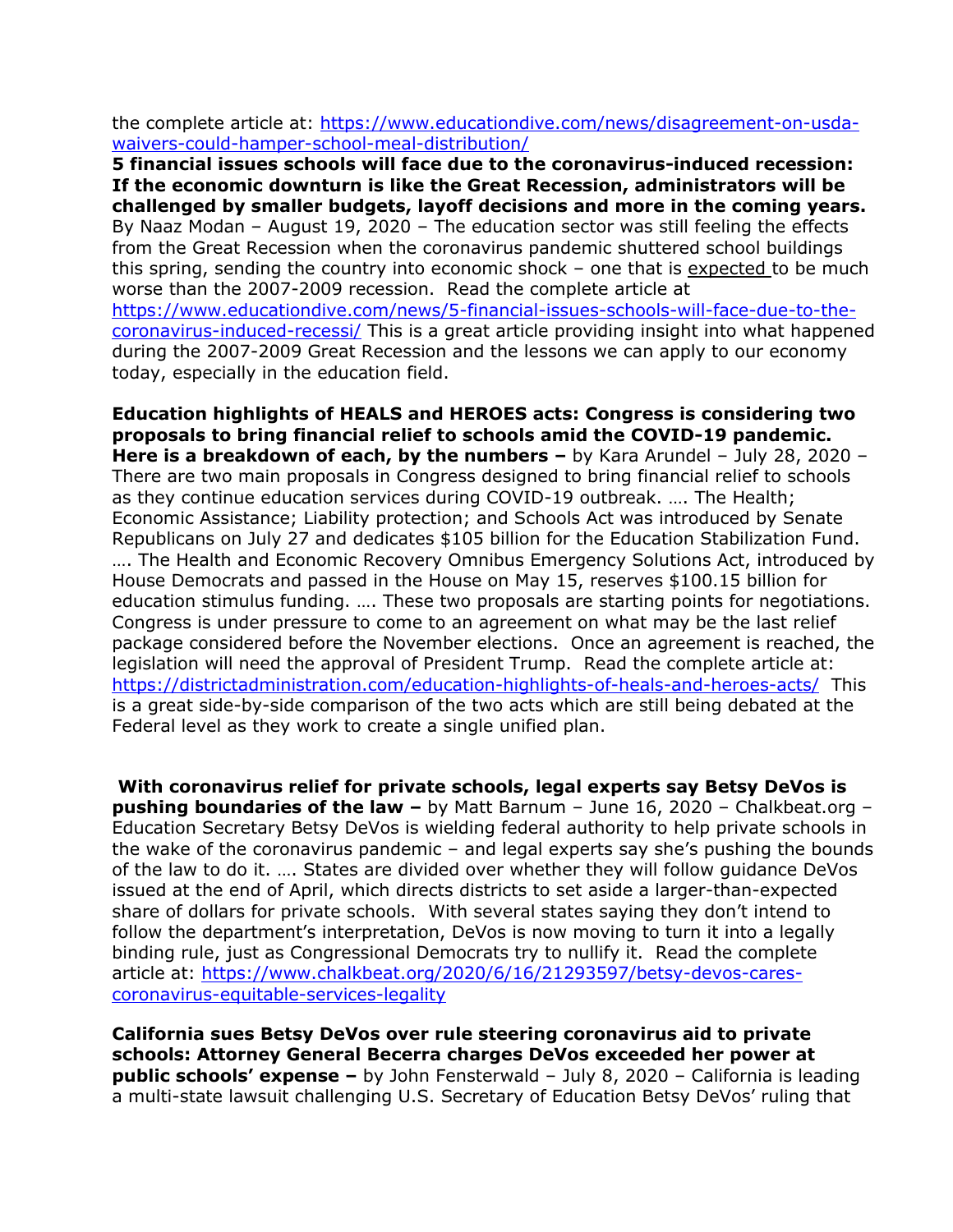orders states to share federal coronavirus relief with private schools. … Attorney General Xavier Becerra called it "the Trump administration's latest effort to steal from working families to give it to the very privileged" in a press conference Tuesday that coincided with the filing of a 45-page lawsuit in U.S. District Court for Northern California in Sacramento. Read the complete article at:

[https://edsource.org/2020/california-sues-betsy-devos-over-rule-steering-coronavirus](https://edsource.org/2020/california-sues-betsy-devos-over-rule-steering-coronavirus-aid-to-private-schools/)[aid-to-private-schools/](https://edsource.org/2020/california-sues-betsy-devos-over-rule-steering-coronavirus-aid-to-private-schools/)

#### **Supreme Court's DACA decision protects thousands of educators, students –** by

Naaz Modan and Hallie Busta – June 18, 2020 – The U.S. Supreme Court on Thursday announced in a 5-4 decision that the Trump administration cannot end the Deferred Action for Childhood Arrivals Program (DACA), an Obama-era initiative that allows individuals who came to the U.S. as children to receive two-year temporary protection from deportation, subject to renewal, and to become eligible for a work permit. Read further into the article for information on teachers who qualify for DACA and students impacted by the DACA decision. Read the complete article at:

[https://www.educationdive.com/news/supreme-court-daca-decision-protects](https://www.educationdive.com/news/supreme-court-daca-decision-protects-thousands-of-educators-students/)[thousands-of-educators-students/](https://www.educationdive.com/news/supreme-court-daca-decision-protects-thousands-of-educators-students/)

**Improving LGBTQ representation in curriculum reduces stigma, bullying** – by Lauren Barack – June 24, 2020 – An LGBTQ-inclusive curriculum may not only help LGBTQ students feel they are reflected in materials used in their school or classroom, but also help to play a role in reducing bullying and stigma by creating social-emotional learning opportunities. Read the complete article at: [https://www.educationdive.com/news/improving-lgbtq-representation-in-curriculum](https://www.educationdive.com/news/improving-lgbtq-representation-in-curriculum-reduces-stigma-bullying/)[reduces-stigma-bullying/](https://www.educationdive.com/news/improving-lgbtq-representation-in-curriculum-reduces-stigma-bullying/)

**Supporting special needs students during remote IEP meetings, learning** – by Lauren Barack – July 15, 2020 – Serving students with special needs remotely was a big concern in the spring and will continue to be an issue this fall. Beside the IEP meeting, educators in charge of curriculum need to continue to ensure these students are getting what they need if school continues from home or in a hybrid inperson/digital learning format. Read the complete article at: [https://www.educationdive.com/news/supporting-special-needs-students-during-](https://www.educationdive.com/news/supporting-special-needs-students-during-remote-iep-meetings-learning/)

[remote-iep-meetings-learning/](https://www.educationdive.com/news/supporting-special-needs-students-during-remote-iep-meetings-learning/)

**New guide aims to help schools navigate privacy concerns for students with disabilities** – by Roger Riddell – August 5, 2020 – The Future of Privacy Forum and National Center for Learning Disabilities (NCLD) on Tuesday launched "Student Privacy and Special Education: An Educator's Guide During and After COVID-19, "a downloadable resource [\(http://studentprivacycompass.org/resource/student-privacy](http://studentprivacycompass.org/resource/student-privacy-and-special-education/)[and-special-education/](http://studentprivacycompass.org/resource/student-privacy-and-special-education/)) to help educators navigate privacy challenges for students with disabilities during virtual learning. Read the complete article at: [https://www.educationdive.com/news/new-guide-aims-to-help-schools-navigate](https://www.educationdive.com/news/new-guide-aims-to-help-schools-navigate-privacy-concerns-for-students-with/)[privacy-concerns-for-students-with/](https://www.educationdive.com/news/new-guide-aims-to-help-schools-navigate-privacy-concerns-for-students-with/)

**Supreme Court: Public money can be used for religious education** -by Linda Jocaobson – June 30, 2020 - In Espinoza v. Montana Department of Revenue, plaintiff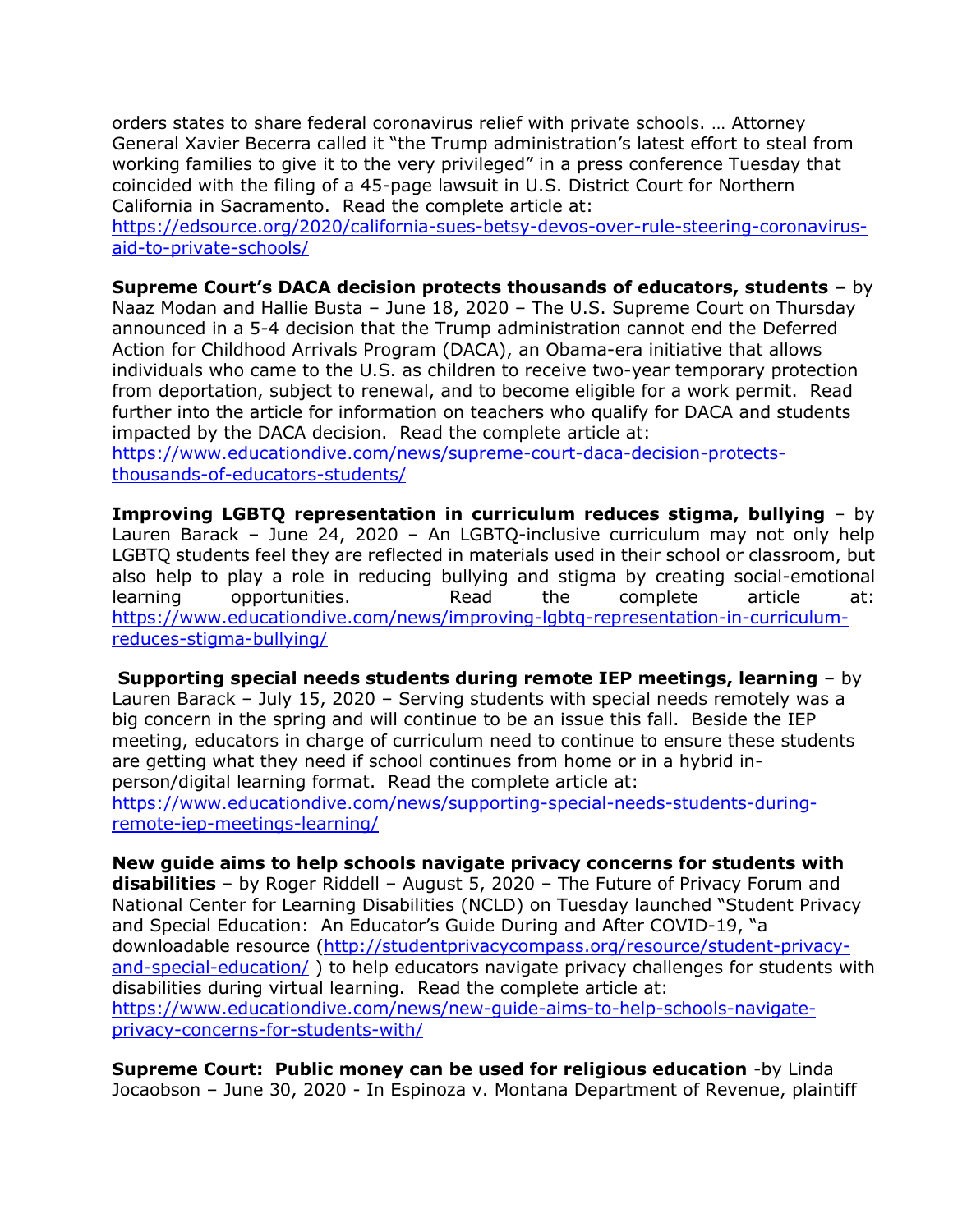Kendra Espinoza and two other families in the case argued the state took a hostile, rather than neutral, stand toward religion when it invalidated the scholarship program instead of letting the funds be used at a religious school. The state's action, according to the plaintiffs, violated the free exercise, equal protection and establishment clauses of the First amendment. … The U.S. Supreme Court ruled 5-4 Tuesday in favor of a Montana mother who wanted to use the state's tax credit-funded scholarship to send her children to a Christian school, giving school choice advocates, and the Trump administration, a major victory. Read the complete article at:

[https://www.educationdive.com/news/supreme-court-public-money-can-be-used-for](https://www.educationdive.com/news/supreme-court-public-money-can-be-used-for-religious-education/)[religious-education/](https://www.educationdive.com/news/supreme-court-public-money-can-be-used-for-religious-education/)

## **From the National PTA:**

#### **National PTA Reflections contest for 2020-2021**

Stay tuned for entry materials for the 2020-2021 Reflections Art Program, whose theme is **"I Matter Because..."** This theme was selected in 2018 and couldn't be more perfect for the times we find ourselves in today. Themes for Reflections are submitted by students from across the nation and selected by a committee at the National PTA. The theme "I Matter Because…." Was suggested by a student in California. Let's have our students create art this summer around this theme. School sites will have due dates in September and winning projects will be due to Council between September 28- October 2, 2020, look for more information from your Reflections Chair.

There are two take action letters up on the National PTA website at the moment relating to funding and COVID-19. Please take a moment to email your representatives – there is an easy link to click and send right on the website. You can find them at: <https://www.pta.org/home/advocacy/take-action/write-your-officials>

## **Advocacy letters for National PTA:**

Please visit the Take Action site<https://www.pta.org/home/advocacy/take-action> to send a letter to your Congress members on the issues of the day/week/month. Here you can keep up-to-date on the latest issues the National PTA is supporting or opposing.

The 116<sup>th</sup> Congress is considering the following legislation items. The National PTA is supporting (green checkmarks) or opposing (red x) the following items:

## **Child Health and Safety**

Ø H.R. 5: Equality Act | 116th Congress (2019-2020) ŏ H.R. 662: REACH Act | 116th Congress (2019-2020) H.R. 852: Get the Lead Out of Schools Act | 116th Congress (2019-2020) Ø H.R. 2311: Anti-Lunch Shaming Act of 2019| 116th Congress (2019-2020) H.R. 2599: Suicide and Threat Assessment Nationally Dedicated to Universal Prevention Ø Act of 2019| 116th Congress (2019-2020) H.R. 3451: To protect children affected by immigration enforcement actions 116th  $\bullet$ Congress (2019-2020) H.R. 3452: To amend part E of title IV of the Social Security Act to ensure that immigration status alone does not disqualify a parent, legal guardian, or relative from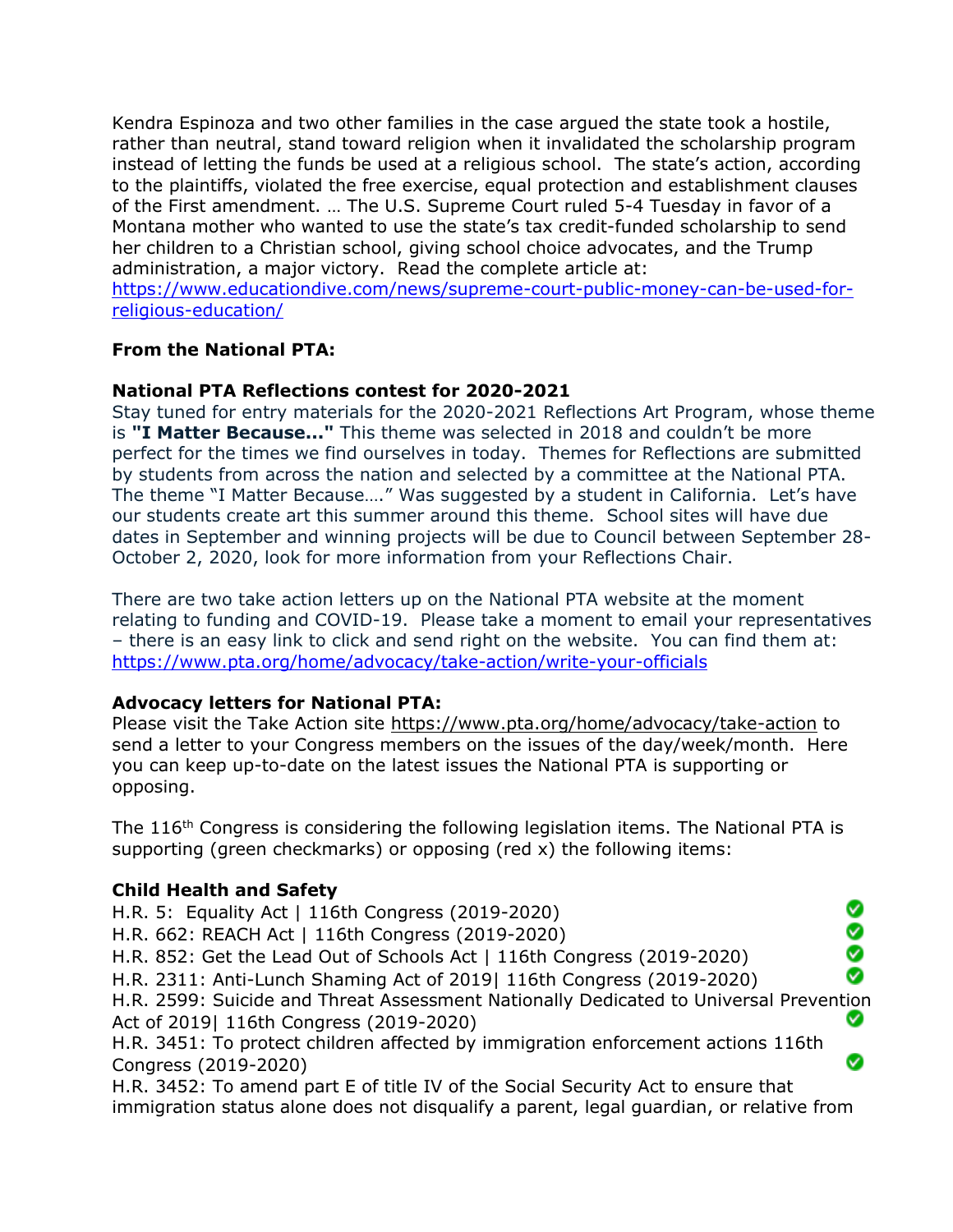being a placement for a foster child, to authorize discretion to a State, county, or other political subdivision of a State to delay filing for termination of parental rights in foster care cases in which an otherwise fit and willing parent or legal guardian has been deported or is involved in (including detention pursuant to) an immigration 116th ◙ Congress (2019-2020)

H.R. 4019: To protect and educate children about the dangers of e-cigarettes and other electronic nicotine delivery systems, and for other purposes 116th Congress (2019-2020)

H.R. 4381: To effectively staff the public elementary schools and secondary schools of the United States with school-based mental health services providers| 116th Congress (2019-2020)

H.R. 4742: To amend the Internal Revenue Code of 1986 to impose a tax on nicotine used in vaping, etc. | 116th Congress (2019-2020)

H.R. 5463: To amend the Richard B. Russell National School Lunch Act to require a study of the time and duration of school lunch periods, and for other purposes | 116th Congress (2019-2020) Ø

H.R. 5611: Protecting Student Athletes from Concussions Act of 2020| 116th Congress (2019-2020)

S. 788: A bill to prohibit discrimination on the basis of sex, gender identity, and sexual orientation, and for other purposes | 116th Congress (2019-2020) Ø

S. 1119: A bill to amend the Richard B. Russell National School Lunch Act to prohibit stigmatization of children who are unable to pay for meals| 116th Congress (2019- 2020)

S.1832: A bill to protect and educate children about the dangers of e-cigarettes and other electronic nicotine delivery systems and for other purposes 116th Congress (2019-2020) Ø

S. 2097: Protecting Sensitive Locations Act 116th Congress (2019-2020)

S.2492: Suicide Training and Awareness Nationally Delivered for Universal Prevention Act of 2019| 116th Congress (2019-2020)

S. 2499: A bill to effectively staff the public elementary schools and secondary schools of the United States with school-based mental health services providers| 116th ◙ Congress (2019-2020)

Ø

Ø

S. 2548: A bill to amend the Elementary and Secondary Education Act of 1965 to address and take action to prevent bullying and harassment of students| 116th Congress (2019-2020)

S. 2600: A bill to promote minimum State requirements for the prevention and treatment of concussions caused by participation in school sports and for other purposes| 116th Congress (2019-2020)

# **Education Technology and Student Data Privacy**

H.R. 1693: To require the Federal Communications Commission to make the provision of Wi-Fi access on school buses eligible for E-rate support|116th Congress 2019-2020 Ø S. 558: CAMRA Act| 116th Congress (2019-2020)

S.738: A bill to require the Federal Communications Commission to make the provision of W-Fi access on school buses eligible for E-rate support |116th Congress (2019-2020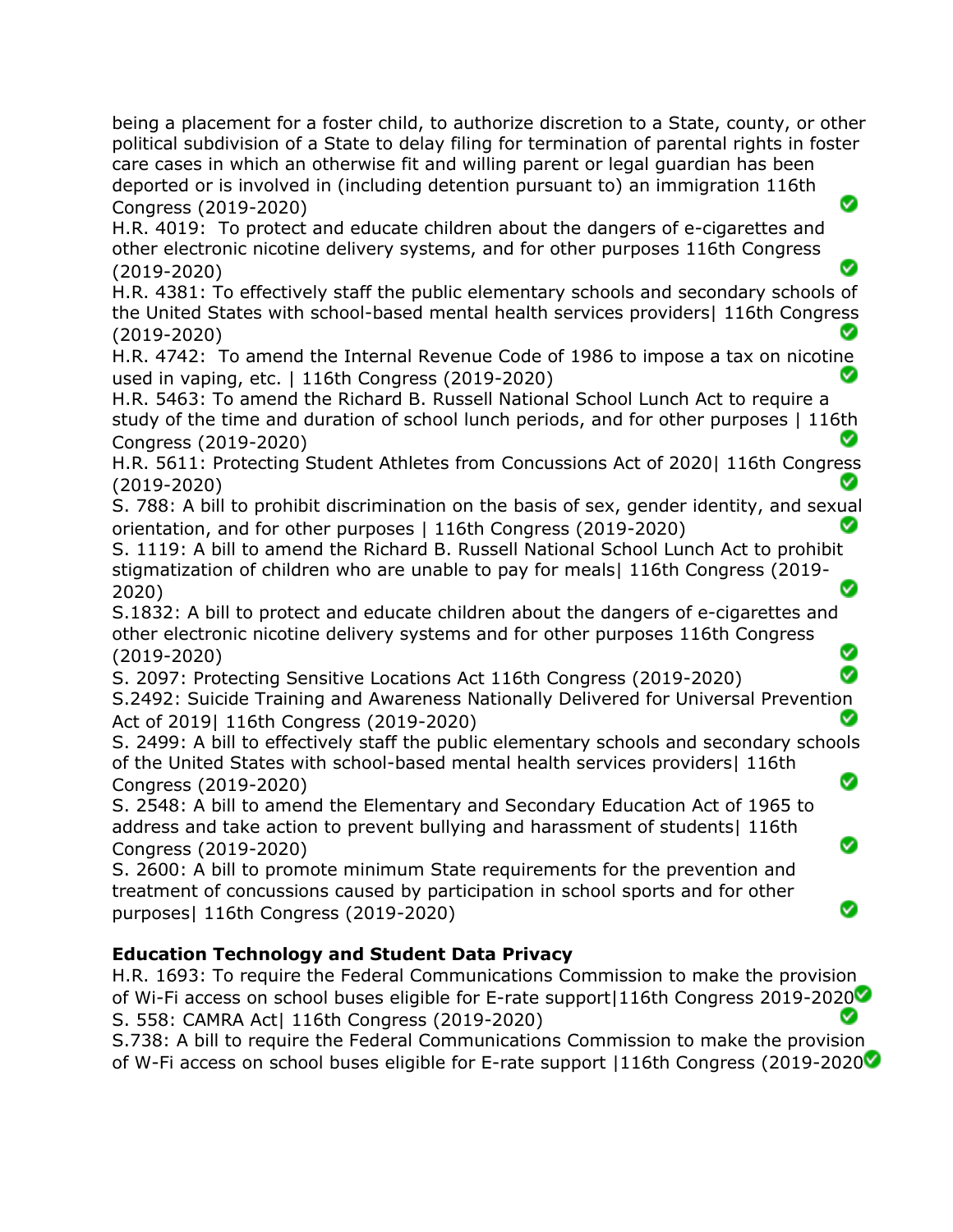S.1167: A bill to require the Assistant Secretary of Commerce for Communications and Information to establish a State Digital Equity Capacity Grant Program, and for other Ø purposes | 116th Congress (2019-2020)

# **Elementary and Secondary Education**

H.R. 69: Ending Common Core and Expanding School Choice Act| 116th Congress (2019-2020)

❸

Ø ◙

8<br>8<br>8

⊗

Ø

Ø

H.R. 865: To provide for the long-term improvement of public school facilities, and for other purposes. | 116th Congress (2019-2020)

H.R. 3322: Renew America's Schools Act of 2019 | 116th Congress (2019-2020) H.R. 4220: Chronic Absenteeism Reduction in Every School (CARES) Act| 116th Congress (2019-2020)

S. 5: Educational Opportunities Act. | 116th Congress (2019-2020)

S. 213: A bill to amend the SOAR Act. | 116th Congress (2019-2020)

S. 235: Teachers Are Leaders Act | 116th Congress (2019-2020)

S. 266: A bill to provide for the long-term improvement of public school

facilities, and for other purposes. | 116th Congress (2019-2020)

S. 579: A bill to provide grants to eligible local educational agencies to help public schools reduce class size in the early elementary grades, and for other purposes. | 116th Congress (2019-2020)

S. 1299: A bill to amend the Elementary and Secondary Education Act of 1965 to provide grants to local educational agencies to encourage girls and underrepresented minorities to pursue studies and careers in STEM fields 116th Congress (2019-2020) S. 1890: Renew America's Schools Act of 2019| 116th Congress (2019-2020) Ø S. 2784: Family Friendly Schools Act. | 116th Congress (2019-2020)

# **Federal Investments in Education**

H.R. 2021: To amend the Balanced Budget and Emergency Deficit Control Act of 1985 and to establish a congressional budget for fiscal year 2020. | 116th Congress (2019- 2020)

H.R. 2315: To require full funding of part A of title 1 of the Elementary and Secondary Education Act of 1965 and the Individuals with Disabilities Act. | 116th Congress (2019- Ø 2020) Ø

H.R. 3647: Impact Aid Infrastructure Act 116th Congress (2019-2020) S.1172: A bill to require full funding of part A of title 1 of the Elementary and Secondary Education Act of 1965 and the Individuals with Disabilities Act | 116th Congress (2019-2020)

# **Gun Safety and Violence Prevention**

H.R. 8: Bipartisan Background Checks Act of 2019 | 116th Congress (2019-2020) H.R. 674: Gun Violence Prevention Research Act of 2019116th Congress(2019-2020) H.R. 1236: Extreme Risk Protection Order Act of 2019 | 116th Congress (2019-2020) Ø H.R. 1296: Assault Weapons Ban of 2019 | 116th Congress (2019-2020) S. 42: Background Check Expansion Act | 116th Congress (2019-2020) ◙ S. 66: Assault Weapons Ban of 2019 | 116th Congress (2019-2020)